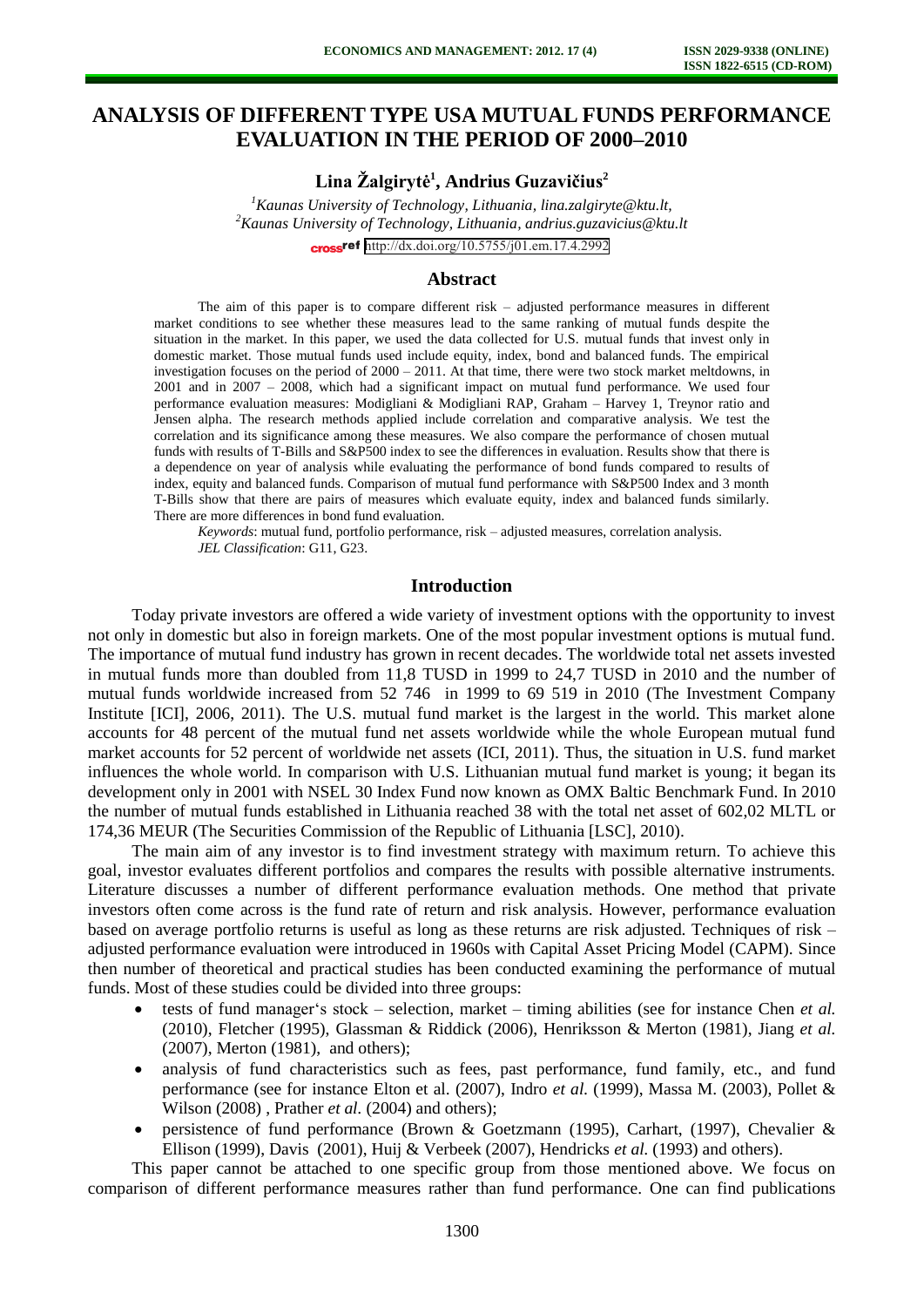presenting different performance measures and their relations or differences. For instance, Modigliani & Modigliani (1997) pointed the differences of their proposed measure RAP/RAPA, Sharpe, Jensen – Treynor measures. They note that "[t]he portfolio that is best by RAP criteria is also best by Sharpe ratio (and conversely". Cogneau & Hubner (2009) presented a census of more than one hundred performances measures, which "are categorized based on the general way they are computed". Scholz & Wilkens (2005) presented a system of some basic performance measures explaining the links and showing differences between them. Eling & Schuhmacher (2007) concluded that "the choice of performance measure does not have a crucial influence on the relative evaluation of hedge funds". Simons (1998) compares rankings of a sample of mutual funds using Sharpe ratio and Morningstar star ratings. She finds a strong correlation between these measures for stock and bond funds in the period of 1995 – 1997. Empirical investigation on some risk measures has shown that "[e]very risk measure delivered a different ranking of the business days of the year 1999" (Hahn *et al*., 2002). The novelty of our paper is the comparison of different risk – adjusted performance measures in different market conditions. Thus the **research objective** is risk – adjusted performance measures. The **aim of this paper** is to analyze whether these measures lead to same ranking of mutual funds despite the situation in the market. Hence the **research tasks** are:

- to measure portfolio performance of equity, index, bond and balanced mutual funds in U.S. with alternative measures over the period of 1999-12-31 – 2010-12-30;
- to test the correlation and its significance among different measures;
- to test whether evaluation results depend on year of analysis / market situation;
- compare portfolio performances of equity, index, bond and balanced mutual funds with T-Bills and S&P500 Index to see the differences in evaluation.

The **research methods** applied include analysis of scientific literature, correlation and comparative analysis.

## **Data and methodology**

The empirical investigation focuses on the period of  $1999-12-31 - 2010-12-30$ , i.e. 11 years of daily data. During this time, the periods of economic recession in U.S. were identified twice: March – November, 2001 and December, 2007 – June, 2009. This can be seen in S&P 500 Index chart in **Figure 1** where grey areas mark U.S. recession periods. There were two stock market meltdowns in 2001 and in 2007 – 2008, which had a significant impact on fund performance.



*Data sources*: NBER, Yahoo! Finance

**Figure 1.** S&P 500 Index and U.S. recession periods 2000–2010

As shown different stock market conditions were evident during the time period used in this research. The periods are as follows:

- long downward period in 2000–2003 caused by the burst of IT bubble and September  $11<sup>th</sup>$  attacks on the World trade centre.
- market recovering in 2003–2006;
- high market volatility till mid 2007 and dramatic decline in mid 2007–2009;
- market recovering in mid 2009–2010.

Signs of the 2007–2011 financial crisis occurred in the U.S. in 2006 with falling real estate prices and the start of the mortgage default. The beginning of the global crisis is considered the moment when economy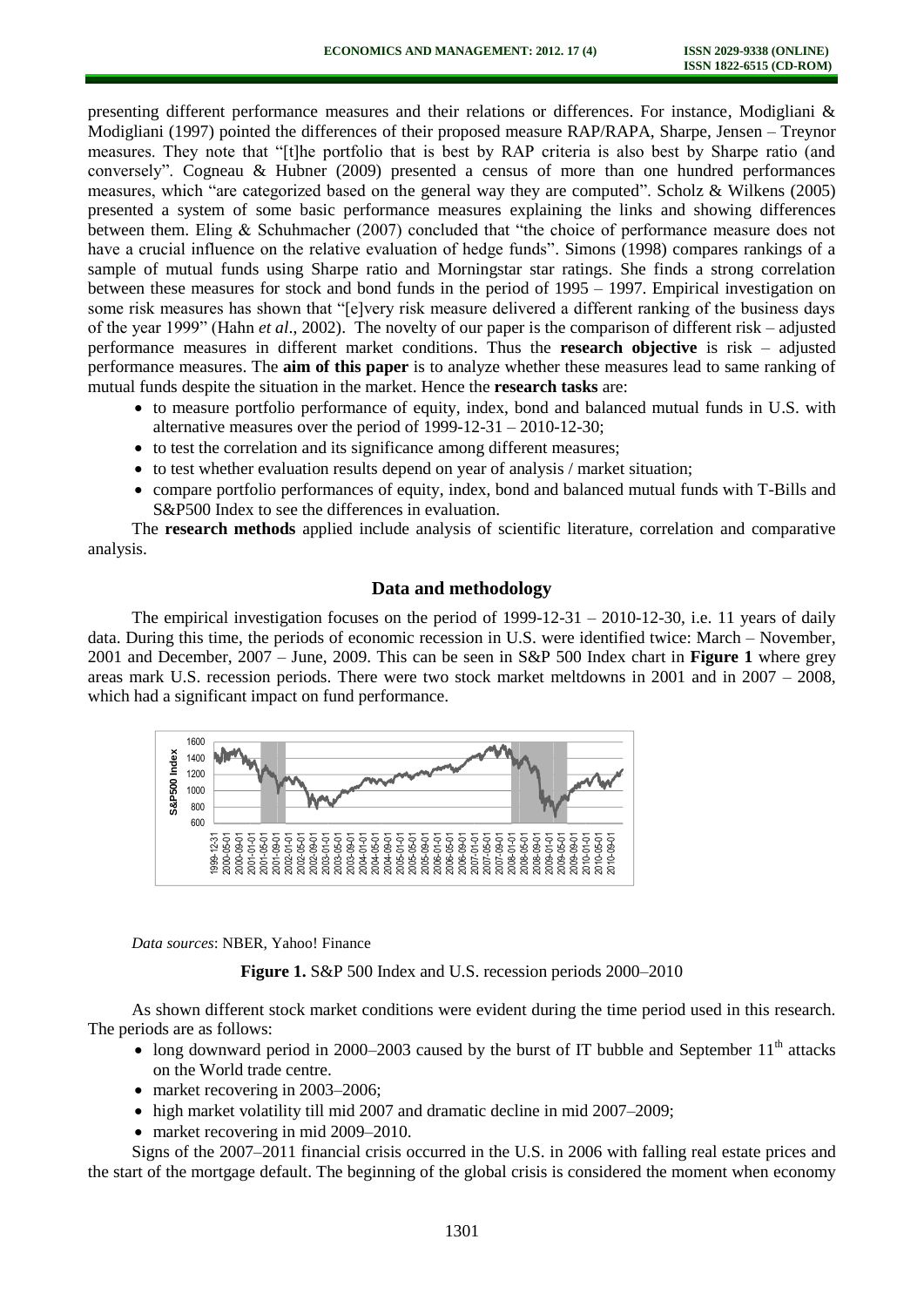in many countries turned in recession. The collapse of the financial system came in 2008. In U.S. 2007 – 2009 financial situation is considered the largest financial disruption since the Great Depression in 1929 – 1933. The net asset value of mutual fund industry declined by 8,3 TUSD.

In this paper, we used the data collected for U.S. mutual funds that invest only in domestic market. No focus was put on foreign bond, equity funds, since there are differences in regulations, exchanges rates and foreign risk free rates. We chose mutual funds with portfolios consisting only of equities (stocks), fixed income (bonds) and their composition. So those mutual funds used include 84 equity (Growth), 30 index (Index – Large Cap), 29 bond (Government/Corporate bond) and 10 balanced funds. Here, for a mutual fund qualifying as balanced  $\sim 60\%$  of its total assets are allocated to the stock market and  $\sim 40\%$  to the bond market. Daily (adjusted for dividends) fund data was retrieved from Yahoo! Finance. JPM US Aggregate Bond Index data was supplied by SEB bank. The risk – free rate used in this research is the 3-month U.S. Treasury Bills. Risk – free rates were retrieved from The Board of Governors of the Federal Reserve System.

In order to evaluate the impact of years mention above and stock market conditions on mutual fund performance evaluation we chose to analyze four performance evaluation measures: Modigliani & Modigliani RAP (RAP), Graham – Harvey 1 (GH1), Treynor ratio, Jensen alpha.

Modigliani and Modigliani introduced a measure of risk – adjusted performance (RAP) in 1997. The idea behind this technique is to shift the fund up or down the capital market line so that its standard deviation is identical to that of the market portfolio. RAP of a fund is measured by the following equation

$$
RAP = \frac{\sigma_M}{\sigma_p} \left( r_p - r_f \right) + r_f \tag{1}
$$

where

 $\sigma_M$  – standard deviation (risk) of the market portfolio;

 $\sigma_p$  – standard deviation (risk) of the fund;

*p <sup>r</sup>* – average fund rate of return during a chosen time period;

*f <sup>r</sup>* – average risk – free rate of return during the same period.

The idea behind one performance measure (GH1) developed by Graham and Harvey (1997) is to adjust the market portfolio so that its standard deviation is identical to that of a fund. The difference between the fund return and the adjusted market portfolio return is the performance measure.

$$
GH1 = r_p - \left(r_f + \frac{\sigma_p}{\sigma_M} \left(r_M - r_f\right)\right) \tag{2}
$$

where

*M <sup>r</sup>* – average rate of return of market portfolio during a chosen time period.

Treynor ratio (Treynor, 1965) is calculated as follows

 $\beta_p$  – beta of the fund (fund's risk measure).

$$
T = \frac{r_p - r_f}{\beta_p} \tag{3}
$$

where

Jensen alpha (Jensen, 1968) is the excess return above or below the security market line. Formally,

$$
J = \alpha = r_p - \left(r_f + \beta_p \left(r_M - r_f\right)\right) \tag{4}
$$

These methods measure the performance relative to the risk but there is a difference in the way of measuring the risk itself. RAP and GH1 are based on total risk measured by standard deviation, while Treynor ratio and Jensen alpha are based on market risk measured by beta factor.

Since we have chosen different fund types, we chose different benchmarks. The equity funds used here invest most of their capital in U.S. large market capitalization stocks, thus the appropriate benchmark index was chosen S&P500. JPM US Aggregate Bond Index (JPM US AGG) was chosen as a benchmark for bond funds. For balanced funds, the benchmark was constructed as 60% S&P500 and 40% JPM US AGG.

We measure the performance of selected mutual funds with alternative measures and then test whether these measures lead to similar results and whether these results depend on chosen year. This is done by calculating the correlation and its significance among different measures. We use non – parametric Spearman rank correlation coefficient (ρ). We also compare the evaluation of equity, index, balanced funds with S&P500 Index and bond, balanced funds with 3 month T-Bills to see the differences in evaluation.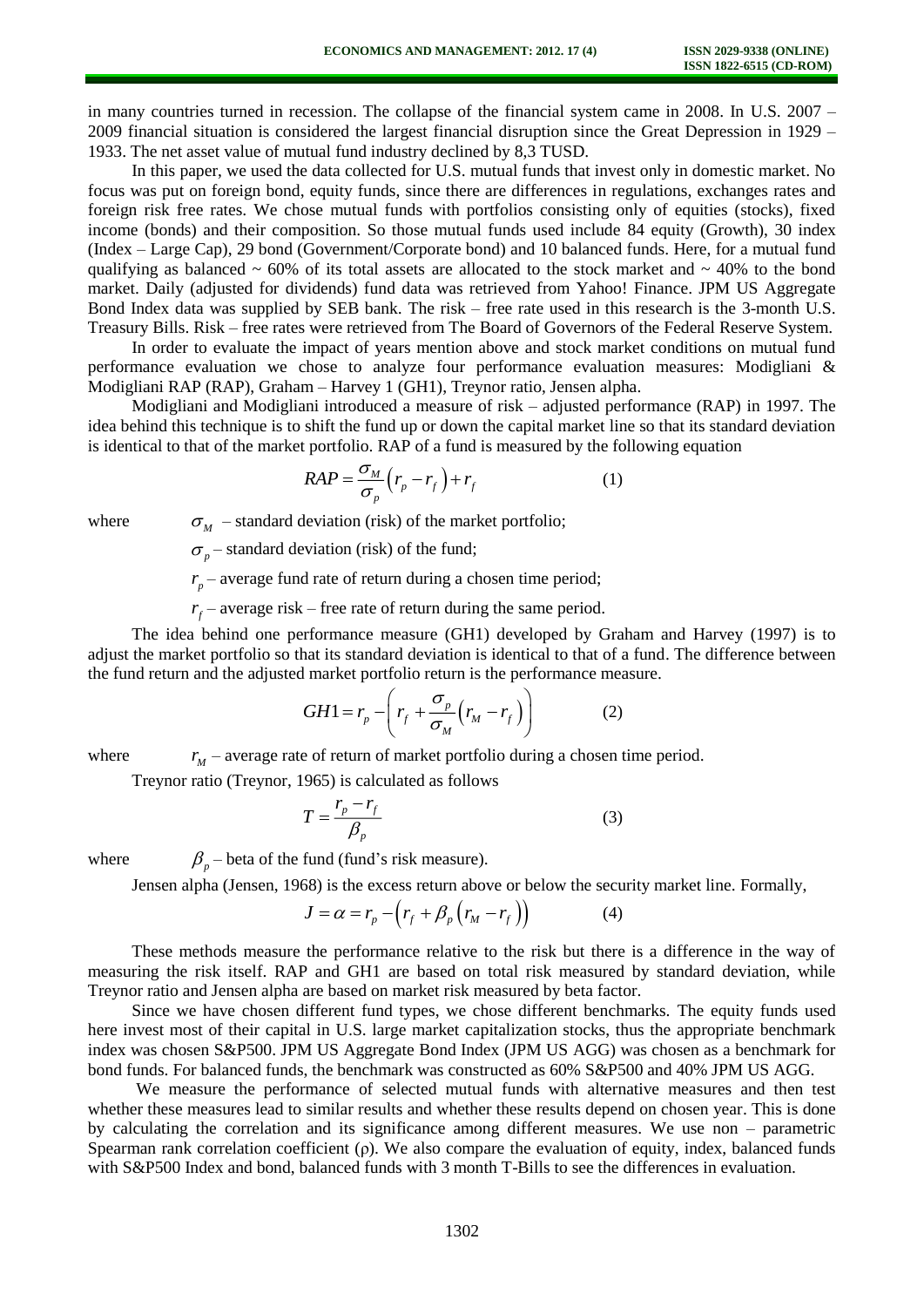## **Research findings**

We measured the performance of selected mutual funds using RAP, GH1, Treynor ratio and Jensen alpha and calculated Spearman correlation coefficients and its significance for each pair of these measures.

| Year | <b>GH1 &amp; RAP</b> | GH1 $\&$ T  | GH1 & J     | RAP $&$ T   | RAP & J     | T & J       |
|------|----------------------|-------------|-------------|-------------|-------------|-------------|
| 2000 | $0,9340***$          | $0,9219***$ | $0,9777***$ | $0,9953***$ | $0.9636***$ | $0.9618***$ |
| 2001 | $0,9932***$          | 0,9888***   | 0,9886***   | $0,9909***$ | $0,9783***$ | $0,9905***$ |
| 2002 | $0,9892***$          | 0,9533***   | 0,9649***   | $0,9585***$ | 0,9479***   | 0,9814***   |
| 2003 | $0,9915***$          | 0,9598***   | $0,9724***$ | $0,9583***$ | $0,9561***$ | 0,9881***   |
| 2004 | $0,9864***$          | $0,9791***$ | $0,9852***$ | $0,9920***$ | 0,9817***   | $0,9917***$ |
| 2005 | $0.9847***$          | $0,9922***$ | $0,9995***$ | $0,9943***$ | 0,9816***   | $0,9911***$ |
| 2006 | $0,9732***$          | $0,9595***$ | $0.9847***$ | 0,9959***   | 0,9887***   | $0,9865***$ |
| 2007 | $0,9942***$          | 0,9919***   | $1,0000***$ | $0,9957***$ | 0,9944***   | $0,9921***$ |
| 2008 | $0.9592***$          | $0,9505***$ | 0,9895***   | $0,9811***$ | $0,9462***$ | $0.9622***$ |
| 2009 | $0,9827***$          | $0,9771***$ | $0,9927***$ | $0,9927***$ | 0,9769***   | 0,9827***   |
| 2010 | $0,9964***$          | 0,9942***   | $0,9944***$ | 0,9969***   | 0,9883***   | 0,9897***   |
| min  | 0,9340               | 0,9219      | 0,9649      | 0,9583      | 0,9462      | 0,9618      |
| max  | 0,9964               | 0,9942      | 1,0000      | 0,9969      | 0,9944      | 0,9921      |

**Table 1.** Correlation coefficients for equity funds

\*\*\* Correlation significant at level 0,01

The results for equity funds given in **Table 1** suggest that the strength of association for all measures is very strong and statistically significant. Maximum value for  $\rho > 0.9900$  and minimal value  $\rho = 0.9219$ (GH1 & Treynor). For GH1 and RAP, GH1 and Treynor ratio, Treynor ratio and Jensen alpha correlation coefficients slightly declined in years 2000 (the values are, respectively,  $\rho = 0.9340$ ,  $\rho = 0.9219$ ,  $\rho = 0.9618$ ) and 2008 ( $\rho = 0.9592$ ,  $\rho = 0.9505$ ,  $\rho = 0.9622$ ). There was a slight decline in correlation between GH1 and Treynor ratio (ρ < 0,9600) in 2002, 2003, 2006 and 2008, RAP and Jensen alpha (ρ < 0,9700) in 2002, 2003 and 2008. For RAP and Treynor ratio a slight decline can be seen in 2002 and 2003 ( $\rho$  < 0,9600). The strongest association is between GH1 and Jensen alpha. The results suggest that there is no significant dependence neither on year of analysis nor market conditions while evaluating the performance of selected equity mutual funds.

| Year | <b>GH1 &amp; RAP</b> | <b>GH1 &amp; T</b> | GH1 & J     | <b>RAP &amp; T</b> | RAP & J     | T & J       |
|------|----------------------|--------------------|-------------|--------------------|-------------|-------------|
| 2000 | $0,9991***$          | $0,8683***$        | $0,8625***$ | $0,8749***$        | $0,8696***$ | 0,9982***   |
| 2001 | $0,9982***$          | $0,9466***$        | $0,9479***$ | $0.9426***$        | $0,9444***$ | 0,9996***   |
| 2002 | $0,9987***$          | $0,9840***$        | $0,9840***$ | $0,9826***$        | 0,9826***   | $1,0000***$ |
| 2003 | $1,0000$ ***         | $0,9008***$        | $0,9016***$ | $0,9008***$        | $0,9016***$ | 0,9996***   |
| 2004 | $0,9978***$          | $0,9622***$        | $0,9680***$ | $0,9595***$        | $0.9648***$ | 0,9991***   |
| 2005 | $0,9951***$          | $0,9973***$        | $0,9982***$ | $0,9960***$        | $0,9907***$ | $0,9964***$ |
| 2006 | $0,9987***$          | $0,9920***$        | $0,9907***$ | $0,9915***$        | $0,9884***$ | 0,9969***   |
| 2007 | $0,9982***$          | $0.9978***$        | $1,0000***$ | $0.9996***$        | $0,9982***$ | 0,9978***   |
| 2008 | $0,9991***$          | $0,9978***$        | $0,9982***$ | $0,9991***$        | $0,9987***$ | 0,9996***   |
| 2009 | $0,9996***$          | $0,8060***$        | $0,8131***$ | $0,8055***$        | $0,8126***$ | $0,9933***$ |
| 2010 | $0,9973***$          | $0,9631***$        | $0,9462***$ | $0,9497***$        | $0,9310***$ | $0,9920***$ |
| min  | 0,9951               | 0,8060             | 0,8131      | 0,8055             | 0,8126      | 0,9920      |
| max  | 1,0000               | 0,9978             | 1,0000      | 0,9996             | 0,9987      | 1,0000      |

**Table 2.** Correlation coefficients for index funds

\*\*\* Correlation significant at level 0,01

The results for index funds are given in **Table 2**. There is a strong statistically significant relation between GH1 and RAP, Treynor ratio and Jensen alpha measures, and statistically significant relation tending to moderate (ρ close to 0,8000 ) for other pairs depending on year of analysis. Maximum value for all measures is over 0,9970 and minimal value is 0,8055 (RAP & Treynor ). For the pairs of GH1 and RAP,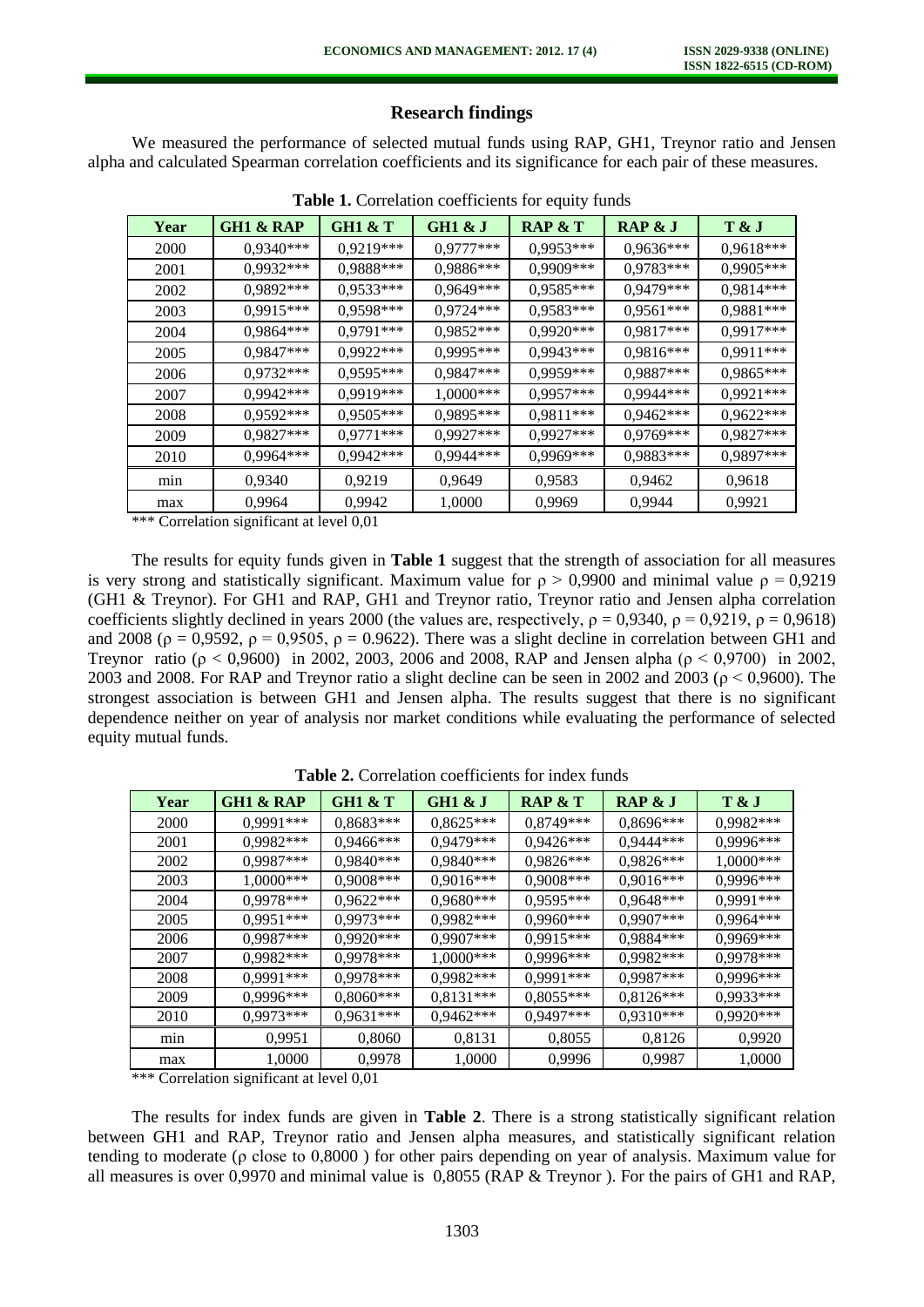Treynor ratio and Jensen alpha Spearman correlation coefficients are the highest. This result was presumable as the first two measures are based on standard deviation and the second two on beta factor. For the pairs GH1 and Treynor ratio, GH1 and Jensen alpha, RAP and Treynor ratio, RAP and Jensen alpha there was a decline in correlation in 2000 ( $\rho < 0.8800$ ) and the minimal value of correlation coefficient was reached in 2009 ( $\rho$  < 0,8200). The results show insignificant dependence on year of analysis and market conditions while evaluating the performance of selected index mutual funds.

| Year | <b>GH1 &amp; RAP</b> | <b>GH1 &amp; T</b> | GH1 & J      | RAP $&$ T   | RAP & J     | T & J       |
|------|----------------------|--------------------|--------------|-------------|-------------|-------------|
| 2000 | 0,9798***            | $0,9108***$        | $0,9192***$  | $0,9567***$ | $0,9532***$ | $0,9921***$ |
| 2001 | $0,9980***$          | $0,9852***$        | $0,8635***$  | $0,9906***$ | $0,8665***$ | $0,8483***$ |
| 2002 | $0,9754***$          | $0,7271***$        | $0,8158***$  | $0,7163***$ | $0,7837***$ | $0,9645***$ |
| 2003 | $0,9926***$          | $0,7901***$        | $0,9980***$  | $0,7975***$ | 0,9906***   | $0,7921***$ |
| 2004 | $0,9852***$          | $0,8995***$        | $0,9039***$  | $0,9315***$ | $0,9217***$ | 0,9892***   |
| 2005 | $0,9685***$          | $0,7685***$        | $1,0000$ *** | $0,8158***$ | $0,9658***$ | $0,7685***$ |
| 2006 | $0,9931***$          | $0,9941***$        | $0,9956***$  | $0,9936***$ | $0,9852***$ | 0,9946***   |
| 2007 | $0,9783***$          | $0,9054***$        | $0,9379***$  | $0,9335***$ | $0,9483***$ | $0,8138***$ |
| 2008 | $0,8749***$          | $0.7631***$        | $0,9621***$  | $0,9227***$ | $0.9315***$ | $0.8310***$ |
| 2009 | $0,8522***$          | $0,7882***$        | $0,9956***$  | $0,9281***$ | $0,8163***$ | $0,7591***$ |
| 2010 | $0,9788***$          | $0,6522***$        | $0,6941***$  | $0,6635***$ | $0,6621***$ | $0,5709***$ |
| min  | 0,8522               | 0,6522             | 0,6941       | 0,6635      | 0,6621      | 0,5709      |
| max  | 0,9980               | 0,9941             | 1,0000       | 0,9936      | 0,9906      | 0,9946      |

**Table 3.** Correlation coefficients for bond funds

\*\*\* Correlation significant at level 0,01

The results for bond funds given in **Table 3** are different from those of equity and index funds. There is a strong statistically significant relation between GH1 and RAP measures, and statistically significant relation ranging from strong to moderate ( $\rho < 0.8000$ ) for other measures depending on year chosen. Maximum value for all pairs is over 0,9900 and minimal value is 0,5709 (Treynor ratio & Jensen alpha). For GH1 and RAP measures correlation coefficient declined in 2008 – 2009. We find a decline from strong to moderate relation in 2010 for GH1 and Jensen alpha, for RAP and Jensen alpha in 2002 and 2010, while for three other pairs of measures we find three years (RAP & Treynor ratio), four years (Treynor ratio & Jensen alpha) or six years (GH1 & Treynor ratio) of such decline. The strongest association is between GH1 and RAP. The results show a more significant dependence on year of analysis and market conditions while evaluating the performance of bond funds compared to index and equity funds.

| Table 4. Correlation coefficients for balanced funds |
|------------------------------------------------------|
|------------------------------------------------------|

| Year | <b>GH1 &amp; RAP</b> | <b>GH1 &amp; T</b> | GH1 & J      | RAP $&$ T    | RAP & J      | T & J        |
|------|----------------------|--------------------|--------------|--------------|--------------|--------------|
| 2000 | $1.0000***$          | 0.9879***          | $0.9758***$  | 0.9879***    | $0.9758***$  | 0.9879***    |
| 2001 | $1.0000***$          | $0.9636***$        | $0.9636***$  | $0.9636***$  | $0.9636***$  | $1.0000$ *** |
| 2002 | $1.0000***$          | $1.0000$ ***       | $1.0000***$  | $1.0000$ *** | $1.0000$ *** | $1.0000$ *** |
| 2003 | $1.0000***$          | $1.0000$ ***       | $1.0000$ *** | $1.0000***$  | $1.0000***$  | $1.0000$ *** |
| 2004 | $0.9636***$          | $0.9879***$        | $1.0000$ *** | $0.9515***$  | $0.9636***$  | $0.9879***$  |
| 2005 | $0.9636***$          | $0.9636***$        | $1.0000$ *** | $1.0000$ *** | $0.9636***$  | $0.9636***$  |
| 2006 | $1.0000***$          | $1.0000$ ***       | $1.0000$ *** | $1.0000***$  | $1.0000$ *** | $1.0000***$  |
| 2007 | $0.9879***$          | $0.9879***$        | $1.0000$ *** | $1.0000***$  | 0.9879***    | 0.9879***    |
| 2008 | $1.0000***$          | $1.0000***$        | $0.9879***$  | $1.0000$ *** | 0.9879***    | 0.9879***    |
| 2009 | $0.9636***$          | $0.9636***$        | $1.0000$ *** | $1.0000***$  | $0.9636***$  | $0.9636***$  |
| 2010 | $1.0000***$          | $1.0000$ ***       | 0.9879***    | $1.0000$ *** | 0.9879***    | $0.9879***$  |
| mın  | 0.9636               | 0.9636             | 0.9636       | 0.9515       | 0.9636       | 0.9636       |
| max  | 1.0000               | 1.0000             | 1.0000       | 1.0000       | 1.0000       | 1.0000       |

\*\*\* Correlation significant at level 0,01

The results for balanced funds given in **Table 4** suggest that the strength of association for selected measures is very strong and statistically significant. Maximum value for all pairs  $\rho = 1,0000$  and minimal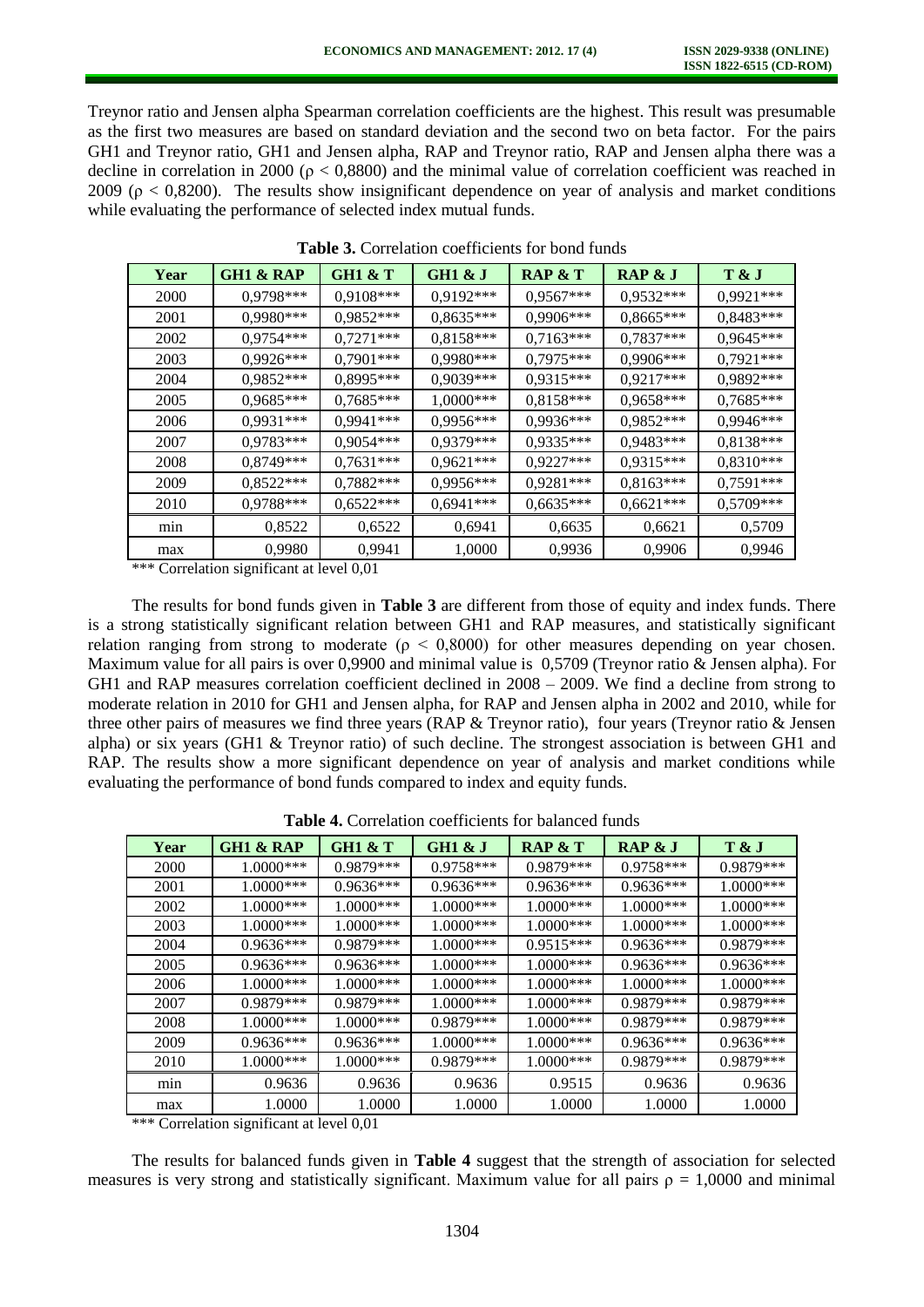value  $\rho = 0.9515$  (RAP & Treynor ratio). The results show no significant dependence neither on year of analysis nor market conditions while evaluating the performance of balanced funds.

The results of fund performance in comparison with S&P500 Index and 3 month T-Bills are shown in **Table 5** and **Table 6**.

| Year<br><b>Measure</b>   | 2000                    | 2001 | 2002     | 2003 | 2004 | 2005                       | 2006 | 2007 | 2008     | 2009 | 2010 |
|--------------------------|-------------------------|------|----------|------|------|----------------------------|------|------|----------|------|------|
| Equity funds (out of 84) |                         |      |          |      |      |                            |      |      |          |      |      |
| GH <sub>1</sub>          | 73                      | 38   | 32       | 59   | 39   | 74                         | 7    | 76   | 17       | 75   | 69   |
| <b>RAP</b>               | 73                      | 20   | $\Omega$ | 84   | 84   | 84                         | 84   | 84   | $\Omega$ | 84   | 84   |
| Treynor                  | 68                      | 24   |          | 84   | 84   | 84                         | 84   | 84   | $\theta$ | 84   | 84   |
| Jensen                   | 68                      | 36   | 26       | 69   | 44   | 74                         | 12   | 76   | 14       | 78   | 78   |
|                          | Index funds (out of 30) |      |          |      |      |                            |      |      |          |      |      |
| GH <sub>1</sub>          | 28                      | 26   | 29       | 29   | 28   | 29                         | 28   | 30   | 30       | 30   | 30   |
| <b>RAP</b>               | 28                      | 1    | $\Omega$ | 30   | 30   | 30                         | 30   | 30   | $\Omega$ | 30   | 30   |
| Treynor                  | 27                      | 1    | $\theta$ | 30   | 30   | 30                         | 30   | 30   | $\theta$ | 30   | 30   |
| Jensen                   | 27                      | 23   | 27       | 29   | 29   | 29                         | 28   | 30   | 30       | 30   | 30   |
|                          |                         |      |          |      |      | Balanced funds (out of 10) |      |      |          |      |      |
| GH <sub>1</sub>          | 4                       | 6    | 3        | 6    | 5    | 8                          | 4    | 5    | 1        | 10   | 6    |
| <b>RAP</b>               | 10                      | 9    | $\theta$ | 10   | 10   | 10                         | 10   | 10   | $\theta$ | 10   | 10   |
| Treynor                  | 10                      | 10   | 4        | 10   | 10   | 10                         | 10   | 10   | $\theta$ | 10   | 10   |
| Jensen                   | 3                       | 5    | 2        | 7    | 5    | 8                          | 4    | 5    | 1        | 10   | 10   |

**Table 5.** Number of equity, index and balanced fund evaluated better than S&P500 Index

Results in **Table 5** show that there are pairs of measures that evaluate funds similarly. These pairs are GH1 and Jensen alpha, RAP and Treynor ratio for equity, index, balanced funds. Results suggest that S&P500 Index performed better than equity and balanced funds in 2002 and 2008; better than index funds in 2001, 2002 and 2008.

| Year<br><b>Measure</b> | 2000                       | 2001     | 2002     | 2003        | 2004           | 2005     | 2006        | 2007 | 2008           | 2009 | 2010 |
|------------------------|----------------------------|----------|----------|-------------|----------------|----------|-------------|------|----------------|------|------|
| Bond funds (out of 29) |                            |          |          |             |                |          |             |      |                |      |      |
| GH <sub>1</sub>        | 2                          | 19       |          | 20          | 6              | 4        | $\mathbf Q$ |      | $\theta$       | 27   | 22   |
| <b>RAP</b>             | 26                         | 24       | 23       | $\mathbf Q$ | $\overline{2}$ | $\Omega$ | 3           | 4    | $\overline{2}$ | 27   | 22   |
| Treynor                | 26                         | 26       | 29       | 26          | 26             | 4        | 6           | 19   | 7              | 28   | 27   |
| Jensen                 | 3                          | 23       | 6        | 21          | 12             | 4        | $\mathbf Q$ | 3    | 0              | 27   | 24   |
|                        | Balanced funds (out of 10) |          |          |             |                |          |             |      |                |      |      |
| GH <sub>1</sub>        | 4                          | 6        | 3        | 6           | 5              | 8        | 4           | 5    |                | 10   | 6    |
| <b>RAP</b>             | $\mathcal{D}$              | $\Omega$ | $\Omega$ | 10          | 8              |          | 9           | 5    | $\theta$       | 10   | 10   |
| Treynor                | ↑                          | $\Omega$ | $\Omega$ | 10          | 9              | 8        | 9           | 8    | $\theta$       | 10   | 10   |
| Jensen                 | 3                          | 5        | ↑        | 7           | 5              | 8        | 4           | 5    |                | 10   | 10   |

**Table 6.** Number of bond and balanced fund evaluated better than 3 month T-Bills

Results in **Table 6** support the previous findings about pairs of measures for balanced funds. We see more differences in bond fund evaluation. It is consistent with the results of correlation analysis. Results also suggest that 3 month T-Bills performed better than balanced funds in 2000 – 2002 and 2008; better than most of bond funds in 2005, 2006 and 2008.

## **Conclusions and discussion**

In this paper, we have evaluated the performance of 84 equity (Growth), 30 index, 29 bond (Government/Corporate bond) and 10 balanced funds over the period 2000–2010. All selected funds have been in operation throughout the test period. We used four performance evaluation measures: Modigliani & Modigliani RAP (RAP), Graham – Harvey 1 (GH1), Treynor ratio, Jensen alpha.

The findings of correlation analysis are: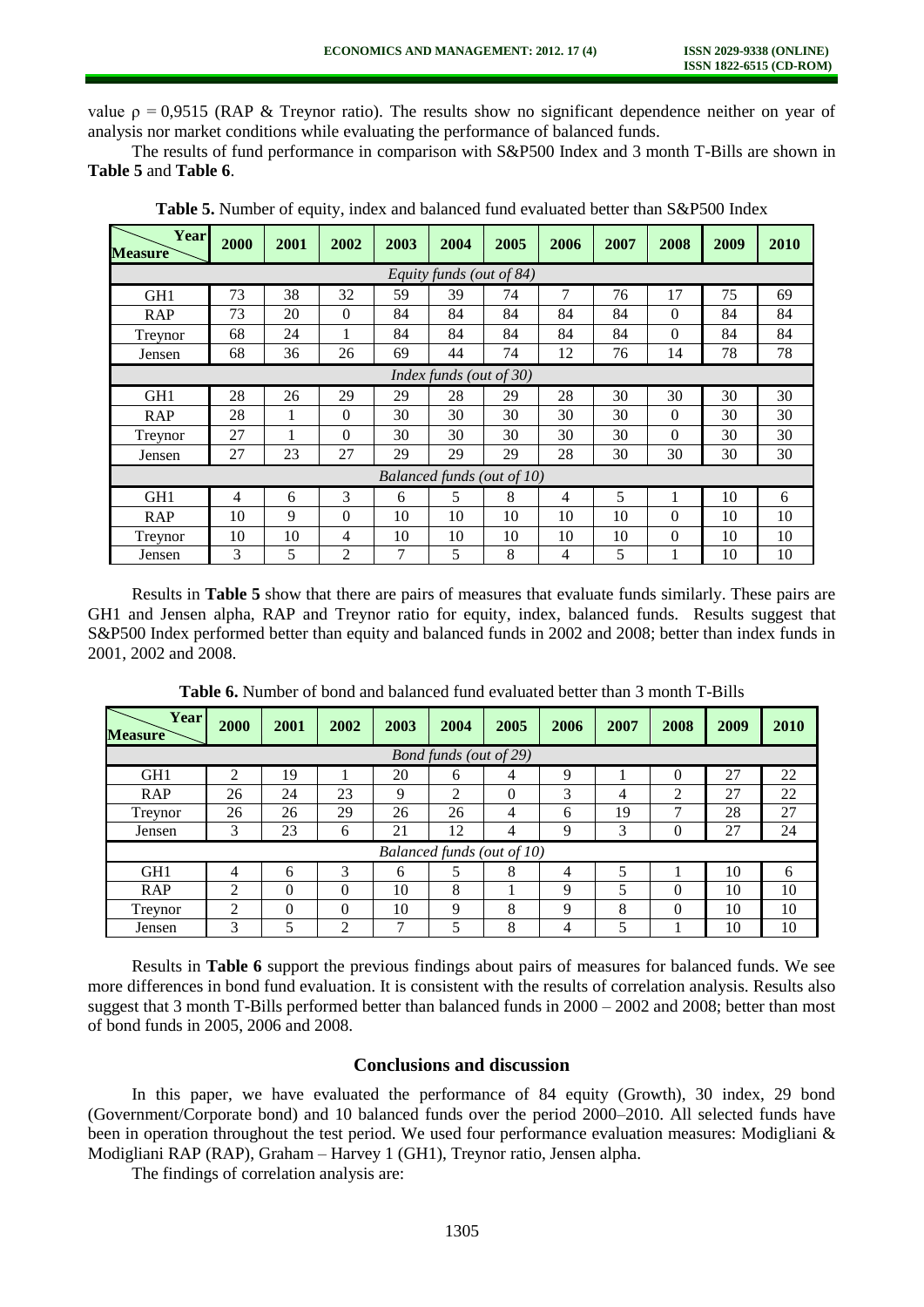- For equity and balanced funds, the strength of association for all measures is very strong and statistically significant. We find no dependence neither on year of analysis nor market conditions while evaluating the performance of selected equity and balanced funds.
- For index funds, there is a strong statistically significant relation between GH1 and RAP, Treynor ratio and Jensen alpha. There is statistically significant relation tending to moderate for other pairs of measures depending on year chosen. We find insignificant dependence on year of analysis and market conditions while evaluating the performance of index funds.
- For bond funds, there is a strong statistically significant relation between GH1 and RAP measures. There is statistically significant relation ranging from strong to moderate for other measures depending on year of analysis. We find a more significant dependence on year of analysis and market conditions while evaluating the performance of bond funds compared to results of index, equity and balanced funds.

Results of comparing mutual fund performance with S&P500 Index and 3 month T-Bills show that there are pairs of measures – GH1 and Jensen alpha, RAP and Treynor ratio – which evaluate equity, index and balanced funds similarly. There are more differences in bond fund evaluation.

As we see this research is limited to four types of U.S. mutual funds only and hence the findings can only be related to the U.S. funds tested. An interesting aspect for a future study would be to examine an extended sample of fund types and longer period.

#### **References**

- 1. The Board of Governors of the Federal Reserve System. *Economic Research & Data, Selected Interest Rates.* http://www.federalreserve.gov/releases/h15/data.htm. Accessed: December 5, 2011.
- 2. Brown, S. J., & Goetzmann, W. N. (1995). Performance Persistence. *The Journal of Finance*, 50 (2), 679-698.
- 3. Carhart, M. M. (1997). On Persistence in Mutual Fund Performance. *The Journal of Finance*, 52(1), 57-82.
- 4. Chen Y., & Ferson W., & Peters H. (2010). Measuring the Timing Ability and Performance of Bond Mutual Funds. *Journal of Financial Economics*, 98(1), 72-89.
- 5. Chevalier, J., & Ellison, G. (1999). Are Some Mutual Fund Managers Better Than Others? Cross-Sectional Patterns in Behavior and Performance. *The Journal of Finance*, 54, 875–899.
- 6. Cogneau, P., & Hubner, G. (2009). The 101 Ways to Measure Portfolio Performance. Retrieved from SSRN: http://ssrn.com/abstract=1326076
- 7. Davis J. L. (2001). Mutual Fund Performance and Manager Style. *Financial Analysts Journal*, 57(1), 19-27.
- 8. Eling M., & Schuhmacher, F. (2007). Does the choice of performance measure influence the evaluation of hedge funds?. *Journal of Banking & Finance*, 31(9), 2632-2647.
- 9. Elton E. J.,& Gruber, M. J., & Green, T. C. (2007). The Impact of Mutual Fund Family Membership on Investor Risk. *Journal of Financial and Quantitative Analysis*, 42, 257-277.
- 10. Fletcher, J. (1995). An Examination of the Selectivity and Market Timing Performance of UK Unit Trusts. *Journal of Business Finance & Accounting*, 22, 143–156.
- 11. Glassman, D. A., & Riddick, L. A. (2006). Market Timing by Global Fund Managers. *Journal of International Money and Finance*, 25(7), 1029-1050.
- 12. Graham, J. R., & Campbell, R. H. (1997). Grading the Performance of Market-Timing Newsletters. *Financial*  Analysts Journal, 53(6), 54-66.
- 13. Hahn, C., & Wagner, F. P., & Pfingsten, A. (2002). An Empirical Investigation of the Rank Correlation Between Different Risk Measures. EFA 2002 Berlin Meetings Presented Paper, Westfaelische Wilhelms Universitaet Muenster Discussion Paper No. 02-01.
- 14. Hendricks, D., & Patel, J., & Zeckhauser, R. (1993). Hot Hands in Mutual Funds: Short-Run Persistence of Relative Performance, 1974-1988. *The Journal of Finance*, 48(1) , 93-130.
- 15. Henriksson, R. D., & Merton, R. C. (1981). On Market Timing and Investment Performance. II. Statistical Procedures for Evaluating Forecasting Skills. *The Journal of Business*, 54(4), 513-533.
- 16. Huij, J., & Verbeek, M.(2007). Cross-sectional learning and short-run persistence in mutual fund performance. *Journal of Banking & Finance*, 31(3), 973-997.
- 17. Indro, D. C., & Jiang, C. X., & Hu, M. Y.,& Lee, W. Y. (1999). Mutual Fund Performance: Does Fund Size Matter? *Financial Analysts Journal*, 55(3), 74-87.
- 18. The Investment Company Institute. (2011). *Investment Company Fact Book*. (51st ed.). Retrieved from: http://www.ici.org/pdf/2011\_factbook.pdf